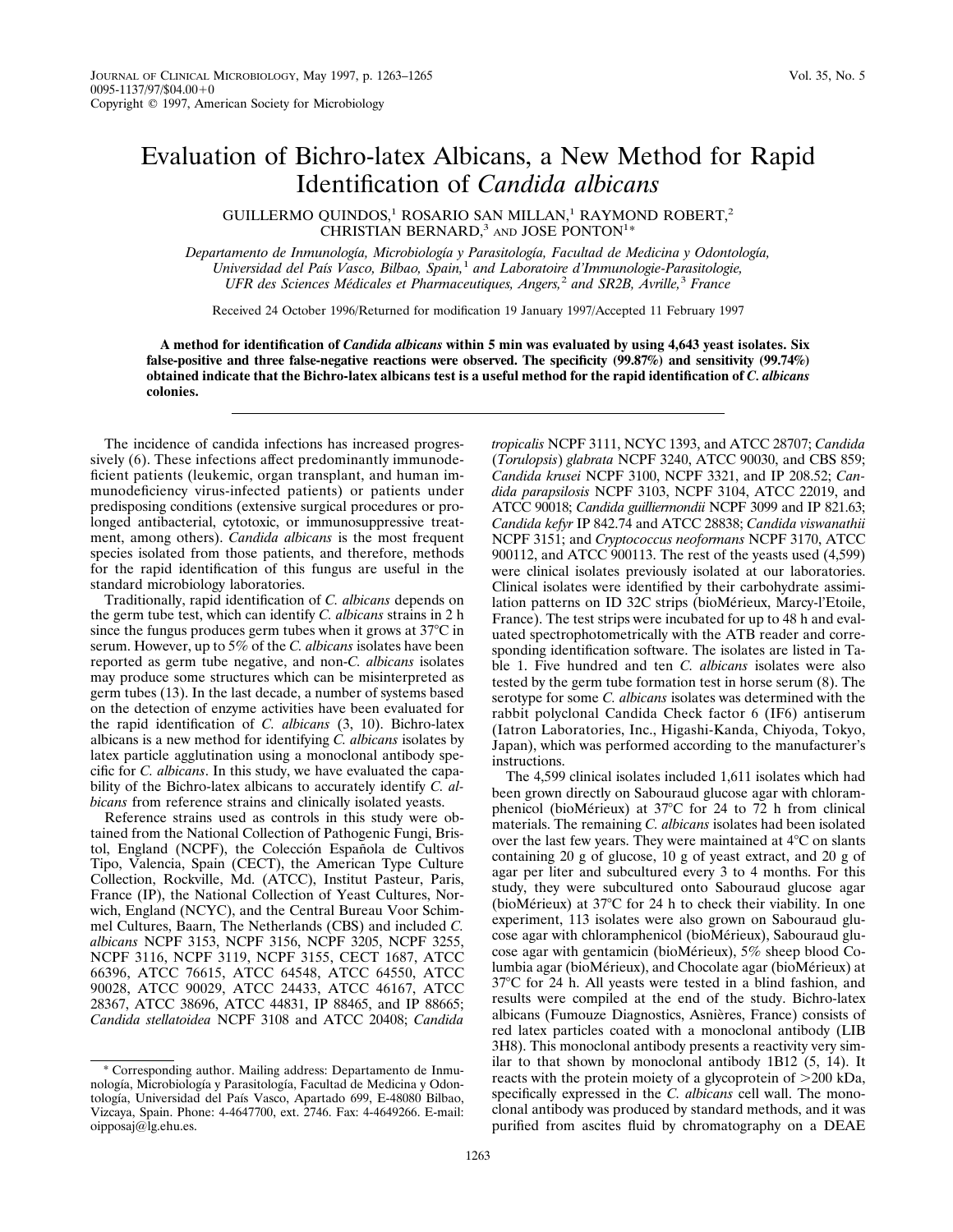TABLE 1. Identification of *C. albicans* by Bichro-latex albicans

| Species                 | No. of isolates |                                      |
|-------------------------|-----------------|--------------------------------------|
|                         | Tested          | Positive by<br>Bichro-latex albicans |
| C. albicans             | 2,322           | 2,319                                |
| C. glabrata             | 1,059           | 3                                    |
| C. tropicalis           | 328             | $\overline{0}$                       |
| C. parapsilosis         | 240             | 1                                    |
| C. kefyr                | 186             | 1                                    |
| C. krusei               | 132             | 0                                    |
| C. guilliermondii       | 84              | 1                                    |
| C. lusitaniae           | 41              | 0                                    |
| C. famata               | 9               | 0                                    |
| C. inconspicua          | 8               | 0                                    |
| C. holmii               | 4               | 0                                    |
| C. lipolytica           | 3332222         | 0                                    |
| C. lambica              |                 | 0                                    |
| C. intermedia           |                 | 0                                    |
| C. stellatoidea         |                 | 0                                    |
| $C.$ utilis             |                 | 0                                    |
| C. norvegensis          |                 | 0                                    |
| C. pelliculosa          |                 | 0                                    |
| C. silvicola            | $\overline{1}$  | 0                                    |
| C. viswanathii          | 1               | 0                                    |
| C. zeylanoides          | 1               | 0                                    |
| Saccharomyces cerevisae | 148             | 0                                    |
| Cryptococcus neoformans | 14              | 0                                    |
| Trichosporon cutaneum   | 18              | 0                                    |
| Trichosporon mucoides   | 4               | 0                                    |
| Trichosporon capitatum  | $\overline{2}$  | 0                                    |
| Hansenula anomala       | 10              | 0                                    |
| Rodothorula rubra       | 7               | 0                                    |
| Pichia sp.              | 1               | $\boldsymbol{0}$                     |

trisacryl LS column (Sepracor). The latex particles are in suspension in a green dye, giving a brown mixture. For each isolate, three isolated colonies were emulsified in 20  $\mu$ l of a dissociating agent, which contains enzymes to expose the antigen recognized by the monoclonal antibody, and the test was performed according to the manufacturer's instructions. The interpretation of agglutination was easy since positive isolates showed red agglutinates in a green background while negative isolates showed no agglutination, with the suspension keeping its homogeneous brown color. The sensitivity and specificity were determined as number of true positives/(number of true positives  $+$  number of false negatives) and number of true negatives/(number of true negatives  $+$  number of false positives), respectively.

Bichro-latex albicans correctly identified 2,319 of the 2,322 *C. albicans* isolates grown on Sabouraud dextrose agar. Six isolates (three *C. glabrata*, one *C. parapsilosis*, one *C. kefyr*, and one *C. guilliermondii*) of the 2,318 non-*C. albicans* yeast isolates showed a false-positive reaction. No differences in performance of the Bichro-latex albicans test were observed regarding the source of the isolates, since identification was correct both in colonies directly grown from clinical materials and in those subcultured on Sabouraud dextrose agar. The specificity and sensitivity obtained by the Bichro-latex albicans test were 99.87 and 99.74%, respectively. In one experiment, the influence of the growth medium on the expression of the epitope reacting with monoclonal antibody LIB 3H8 was studied in 113 yeast isolates (34 *C. albicans* and 79 non-*C. albicans*) grown on Sabouraud glucose agar with chloramphenicol, Sabouraud glucose agar with gentamicin, 5% sheep blood agar, and Chocolate agar. Irrespective of the growth medium, all *C.*

*albicans* isolates studied gave a positive agglutination test and the non-*C. albicans* isolates studied showed no agglutination. In another experiment, 510 *C. albicans* isolates were tested by the Bichro-latex albicans test and the germ tube test. All the isolates were correctly identified by Bichro-latex albicans, while 22 isolates did not produce germ tubes (4.31%), a percentage similar to that found in other studies (3, 10). To determine whether the serotype of *C. albicans* had any influence on the performance of the Bichro-latex albicans test, 50 *C. albicans* serotype A and 50 *C. albicans* serotype B isolates were tested. In all cases, a positive reaction was observed.

The results of this study confirm those of Robert et al. (11) and Dromer et al. (4) regarding the accuracy of Bichro-latex albicans in identifying *C. albicans*. The test was easy to use, and the reaction was distinct and easy to interpret. Due to the colored latex beads, there was no need to check for autoagglutination, a problem observed in *C. albicans* agglutination assays (2). Identification of *C. albicans* by Bichro-latex albicans requires the previous isolation of the yeast on a primary isolation medium, which usually takes 24 to 48 h. This is also the case for other rapid identification systems, but Bichro-latex albicans has the advantage that it can be performed directly on colonies grown on a variety of primary isolation media and there is no need for a subculture in a special medium. If the isolation is carried out in one of the new chromogenic media which allow the simultaneous isolation and identification of *C. albicans* (1, 9, 12, 15), a further identification may not be necessary. However, if the isolation is carried out in a nonchromogenic medium, a situation which is likely to occur in most microbiology laboratories, Bichro-latex albicans is as quick as some methods based on the detection of enzymes (3), without needing any special equipment, and it is faster and more sensitive than the germ tube test. The usefulness of Bichro-latex albicans could become more widespread if the test is applied to the rapid identification of *C. albicans* directly from blood culture broths (7), since *C. albicans* is the first yeast species isolated from blood cultures (16).

In conclusion, the Bichro-latex albicans test was sensitive, specific, and easy to perform and allowed for the identification of *C. albicans* colonies taken directly from different isolation media.

We thank D. Hallett for revising the English version of the manuscript, A. M. Freydiere for her revision of the manuscript, and Fumouze Diagnostics, Asnières, France, for providing the Bichro-latex albicans test.

This work was financed in part by grant PI94/17 from the Departamento de Educación, Universidades e Investigación del Gobierno Vasco and by grant UPV 078.352-EA043/95 from the Universidad del País Vasco.

## **REFERENCES**

- 1. **Baumgartner, C., A. M. Freydiere, and Y. Gille.** 1996. Direct identification and recognition of yeast species from clinical material by using Albicans ID and CHROMagar Candida plates. J. Clin. Microbiol. **34:**454–456.
- 2. **Brawner, D. L.** 1991. Comparison between methods for serotyping of *Candida albicans* produces discrepancies in results. J. Clin. Microbiol. **29:**1020– 1025.
- 3. **Dealler, S. F.** 1991. *Candida albicans* colony identification in 5 minutes in a general microbiology laboratory. J. Clin. Microbiol. **29:**1081–1082.
- 4. Dromer, F., O. Ronin, L. Improvisi, and B. Dupont. 1996. Utilité et limites du Bichro-latex albicans® pour l'identification rapide de *Candida albicans*. J. Mycol. Me´d. **6:**91–92.
- 5. **Elorza, M. V., A. Marcilla, R. Sanjuan, S. Mormeneo, and R. Sentandreu.** 1994. Incorporation of specific wall proteins during yeast and mycelial protoplast regeneration in *Candida albicans*. Arch. Microbiol. **161:**145–151.
- 6. **Fraser, V. J., M. Jones, J. Dunkel, S. Storfer, G. Medoff, and W. C. Dunagan.** 1992. Candidemia in a tertiary care hospital: epidemiology, risk factors, and predictors of mortality. Clin. Infect. Dis. **15:**415–421.
- 7. **Laurent, F., P. Cahen, and P. Honderlick.** 1996. Utilisation du réactif Bichrolatex albicans<sup>®</sup> pour l'identification rapide de *Candida albicans* dans les